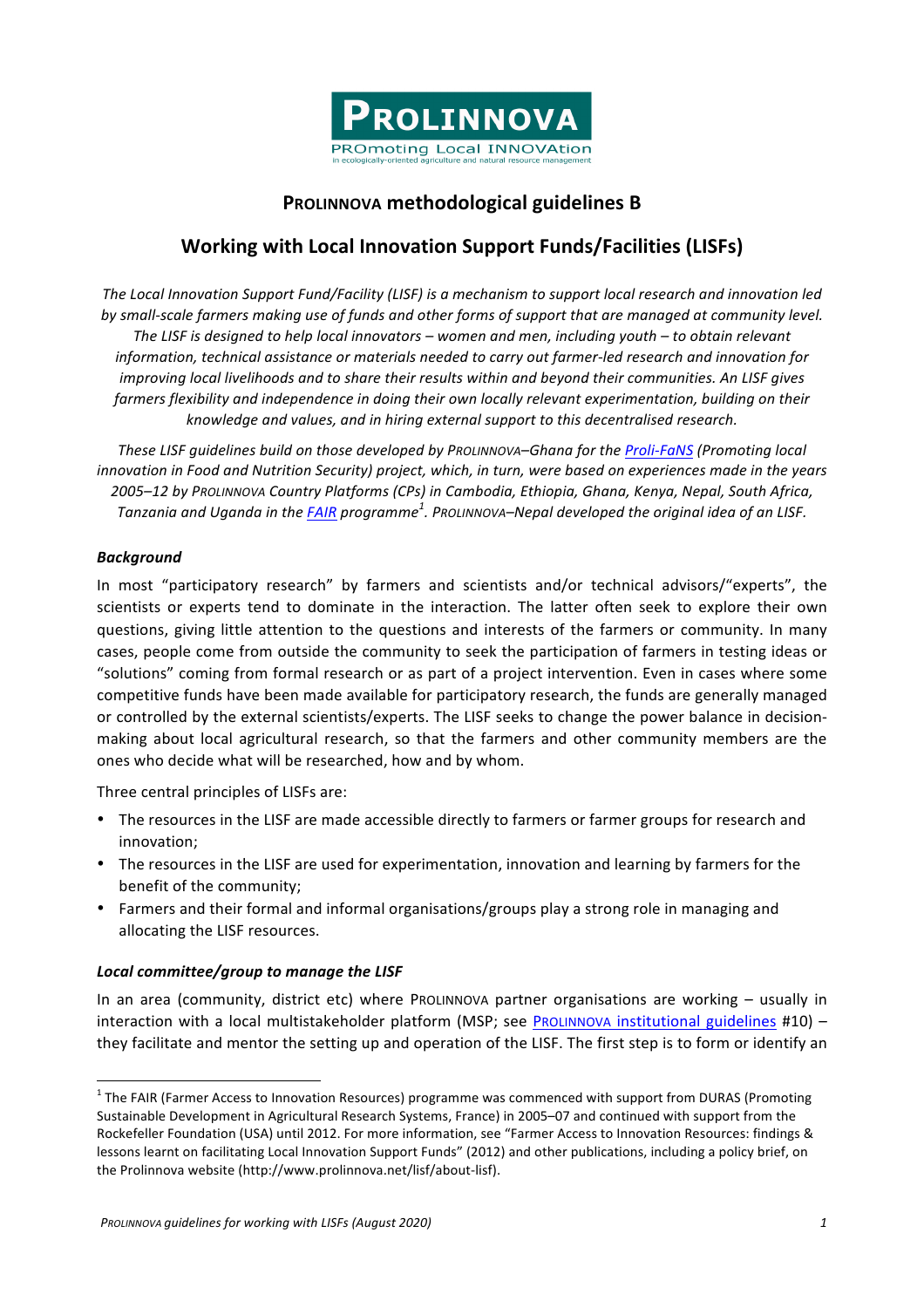LISF Management Committee (LMC) in the community. The LMC is the body that decides on the use of the LISF and, as the name implies, manages the resources. It could be composed, for example, of:

- farmer representatives (women, men and youth)
- local traditional leaders
- representatives from local service providers (governmental and private-sector research, advisory and commercial services) related to agriculture, possibly also to water, health, education, youth etc
- as *ex officio* member, the coordinator of PROLINNOVA activities in the area or at national level.

Another possibility is that a subgroup within a farmer organisation (FO) or community-based organisation (CBO) in the area takes on the role of the LMC. In any case, it is important that local community representatives make up at least 50% of the LMC.

If the local community asks already identified local innovators to join the LMC, these innovators must agree not to benefit directly from the LISF resources during the period (perhaps 1–2 years) that they are members of the LMC, on account of possible conflict of interest. PROLINNOVA experience in piloting LISFs revealed that community-minded innovators are willing to play this role even though they cannot benefit directly from the fund/facility. Local innovators who join the LMC benefit from becoming better known and more respected in the community and enjoy the advantages of becoming a representative of local farmer innovators and a link between them and people from outside the community. Some local innovators who served in LMCs were later asked to represent farmers in other development-related platforms at district or higher level.

The PROLINNOVA partner organisations and local MSP members provide initial support to the LMC in managing the LISF and build the local capacities to continue managing the LISF independently (see more details under "LISF management, monitoring and reporting" below).

### **Operating the LISF**

The general procedure of operating an LISF is as follows:

- The LMC identifies criteria for selecting farmers' proposals to receive support through the LISF.<sup>2</sup>
- The LMC makes an open call for proposals from farmers in the area and spreads this call widely, so that not only farmers or farmer groups whose innovations have already been identified and documented in ProLINNOVA work will apply but also other farmers who identify themselves as innovators.
- The farmers (individuals or groups) apply in person for support from the LISF for research, innovation and/or learning activities; they do this by filling in a simple application form (see two examples in appendix), either on their own or assisted by a literate farmer-group leader or field-based development agent. Another possibility is that illiterate farmers make oral proposals to the LMC.
- The LMC uses its criteria to select farmers' proposals to be granted support from the LISF.
- The LMC makes the resources available to the grantees in cash or kind or other type of support requested by the farmers, e.g. laboratory tests paid out of the LISF.

<u> 1989 - Johann Stein, fransk politiker (d. 1989)</u>

<sup>&</sup>lt;sup>2</sup> NB: Reaching agreement on criteria through a participatory process contributes to the learning by farmers and other stakeholders in the LMC about how to work with an LISF and enhances local ownership of it. Facilitating discussion about and agreement on criteria for receiving support from the LISF is part of the process of strengthening local capacities to manage resources for locally relevant innovation, research and learning. In this process, important points to be agreed by the LMC are: i) What is local innovation? ii) Which local innovations are most relevant for our community? Discussing this should lead to community-based learning about local innovation. The definition of "local innovation" may change after the LMC evaluates its experience of working with the LISF. Members of the local MSP and the CP coordinator may give advice to the LMC, including examples of criteria used elsewhere in the country or in other countries, but it is up to each LMC to agree on the criteria it will apply. As the LMC learns after reflecting on the first round of LISF support, it may adjust its criteria in a later round of support.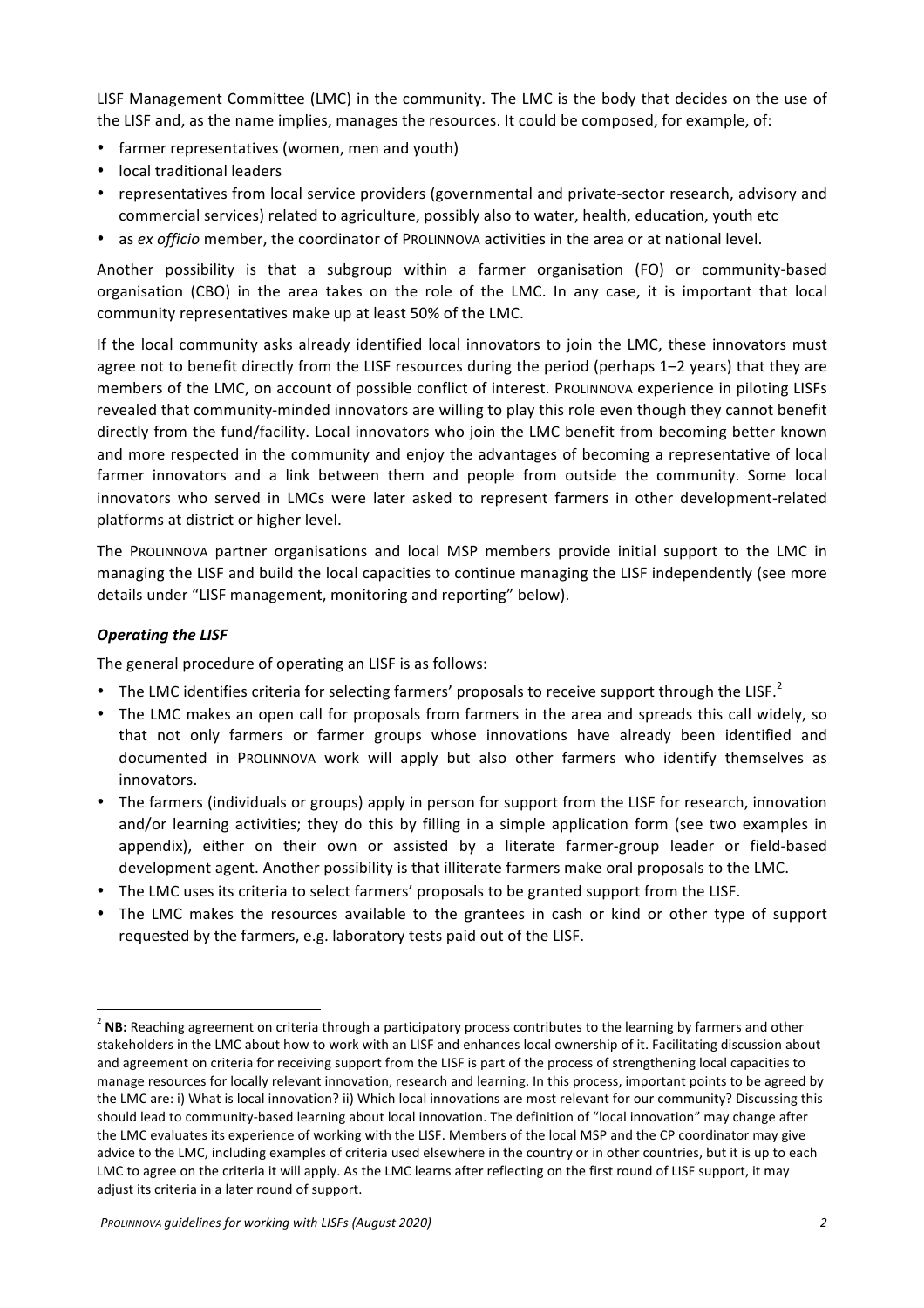- The grantees organise and lead the research or learning process, possibly in collaboration with researchers, technical advisors or other external expertise (including farmers from other communities), if this was part of the grantee's proposal.
- The grantees share their results (the process and findings) within the community and, where possible, beyond it, with assistance from the LMC.

## *Possible criteria for selecting farmers' proposals*

The criteria for screening the proposals will differ according to the decisions of the LMC but  $-$  based on past experience – the criteria typically include some or many of the following:

- The idea for the experiment, innovation or learning comes from one or more local community members, not from outside sources.
- The innovation on which the applicant proposes to work appears to be sound in economic, environmental and social terms.
- The innovation appears to be feasible for small-scale farming households with limited resources, i.e. it relies mainly on locally available resources and does not need external inputs that are expensive or cannot easily be obtained.
- The proposed innovation requires research, i.e. it is not yet fully functional, or the farmer innovator or other community members have questions about it and would like to seek the answers, or think it could be improved beyond its current form.
- The proposal is for research and learning relevant to many people in the community (not for investment by an individual or group).
- The applicant is willing to record progress and report on progress to the local community.
- The applicant is willing to share the innovation/results within the community and beyond.

As the PROLINNOVA network tries to give special attention to women as farmers and processors, the following criteria are often also included:

- The innovation is being developed by a woman or women's group or  $-$  if developed by a man or mixed-gender group – focuses on women's activities and/or may be able to reduce gender disparities.
- The innovation has potential to improve food and nutrition security of small-scale farming households related to production, processing or marketing of food.

# **Potential uses of the LISF**

The farmers may apply for an LISF grant for one or more of the following purposes:

- acquiring specific equipment, materials and/or tools needed for carrying out farmer-led research and innovation, such as for measuring, keeping records and documentation or for buying seeds or other locally available inputs needed
- covering transport costs and food for external scientists or advisors invited by the farmers to support their local research
- organising learning or sharing visits to sources of new information (e.g. innovative farmers or communities, research centres)
- organising community-level events for sharing outcomes of local research with other farmers
- sharing innovation(s) and farmer-led research and innovation experiences at fairs, exhibitions, farmer conferences, policy workshops etc
- training other farmers in working with the local innovations and/or in doing farmer-led research
- preparing and disseminating information material on the innovation further developed with LISF support and on the farmer-led ioint innovation process, e.g. in print, using audiovisual media, ICT.

An LISF grant should not be used to pay for the time of the farmer innovators/experimenters, the LMC members or the collaborating researchers and agricultural advisors.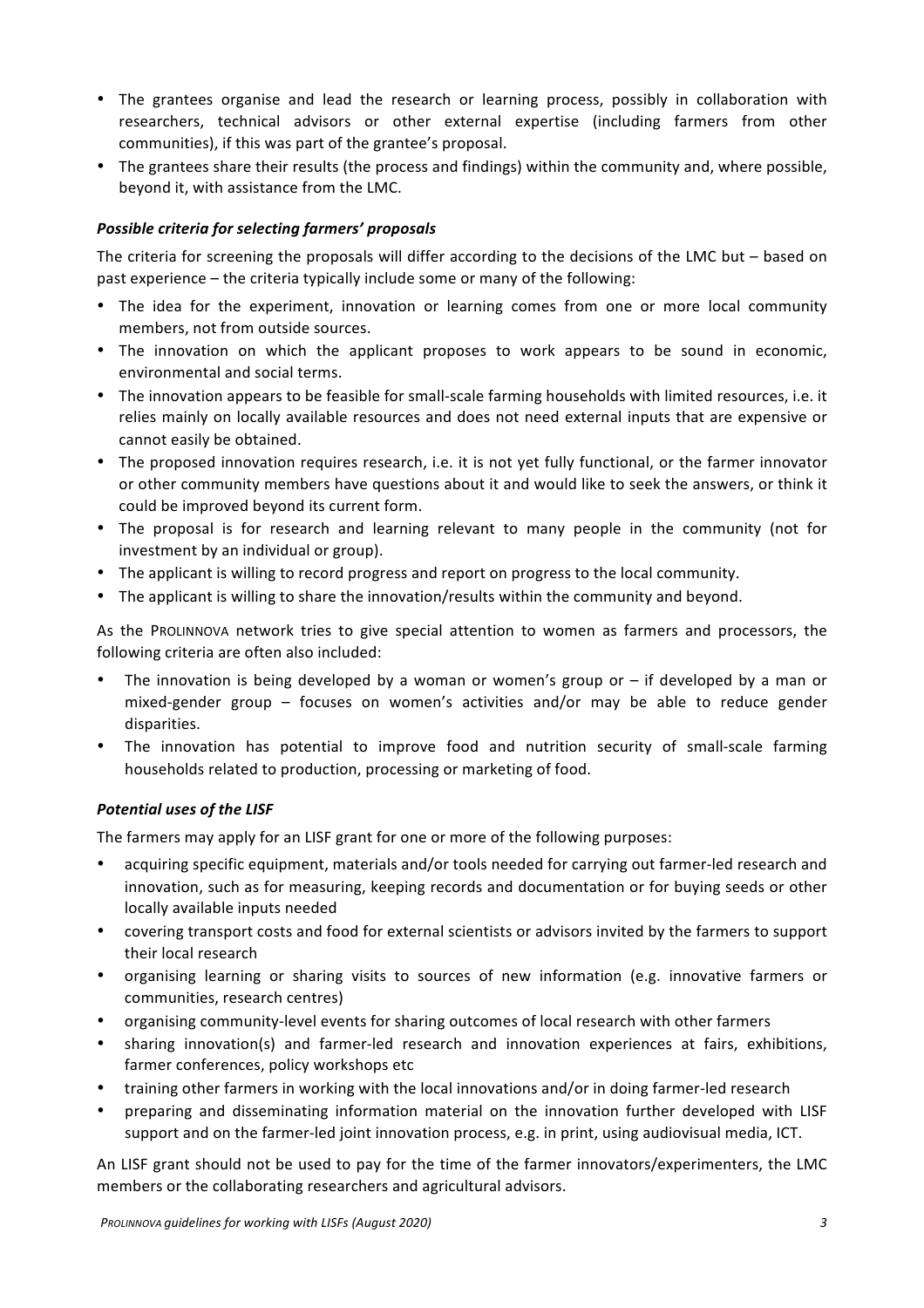### **LISF management, monitoring & evaluation, reporting and sustainability**

The local MSP arranges that one of its members (e.g. the facilitating PROLINNOVA partner organisation at the site) or, if legally registered, an FO or CBO involved in LISF management, sets up a special bank account to receive funds for operating the LISF. The PROLINNOVA partner organisations and local MSP members who are facilitating the LISF process must ensure that the LMC (which, as mentioned above, may be an FO or CBO) fully understand the purposes of the LISF and that it is fully aware that any funds transferred to this special bank account are for these purposes only.

The local MSP gives guidance to the LMC throughout the process of developing the locally relevant criteria for selecting grantees and in agreeing on how to record and report on use of the LISF and how to monitor and evaluate the results of the activities supported through the LISF.

The local MSP assists the LMC in designing simple application forms, processing the applications, disbursing resources to grantees, and reporting on the process and results. The focal point for monitoring and evaluation (M&E) of the ProLINNOVA activities in the local MSP works closely with the LMC to mentor it in M&E of the LISF.

The LMC decides on the size of the grants, whereby larger grants are usually made when multiple stakeholders  $-$  especially external scientists  $-$  are involved and smaller grants for experimentation by only one or two farmers. The size of grants also depends on the general cost levels in the country.<sup>3</sup>

The local MSP and the CP coordinator also work with the LMC and the community in assessing their experience with the LISF as a tool intended to strengthen the capacity of farmers and other local stakeholders to manage local resources for local innovation, research and related learning. The impact to be assessed is the extent to which operating the LISF indeed strengthened these local capacities.

The LMC is responsible for regular narrative and financial reporting on the LISF to the host organisation of the CP and to the local community. LMC members and grantees should also share information about the outcomes of LISF-supported activities, their experiences in managing the LISF and impact assessment at project review and planning workshops and public events in the community and beyond.

For the sustainability of this mechanism to support farmer-led innovation, research and learning, the LMC, the local MSPs, the CP coordinator, the CP core group and/or the National Steering Committee in each country need to seek ways to generate resources that can be made available for LISFs in the future, after the end of a project that has made the initial funds available from external sources. They can draw on experiences from other CPs that have tried to sustain their LISFs through the creation of revolving funds, linking up to national or decentralised innovation funds, convincing local governments to provide support, developing community social enterprises to generate funds etc.

### List of acronyms:

| CBO         | community-based organisation                                                                    |
|-------------|-------------------------------------------------------------------------------------------------|
| <b>CP</b>   | <b>Country Platform</b>                                                                         |
| FO          | farmer organisation                                                                             |
| <b>LISF</b> | Local Innovation Support Fund/Facility                                                          |
| <b>LMC</b>  | <b>LISF Management Committee</b>                                                                |
| M&E         | monitoring and evaluation                                                                       |
| <b>MSP</b>  | multistakeholder platform                                                                       |
| <b>NGO</b>  | nongovernmental organisation                                                                    |
| PROLINNOVA  | Promoting local innovation in ecologically oriented agriculture and natural resource management |

 $3$  During piloting of the LISF, the range in grant size was from the equivalent of 5 Euro to support one farmer's own experimentation in Nepal to 1650 Euro to support farmer-led joint experimentation with researchers in South Africa (see "Farmer Access to Innovation Resources: findings & lessons learnt on facilitating Local Innovation Support Funds").

<u> 1989 - Johann Stein, fransk politiker (d. 1989)</u>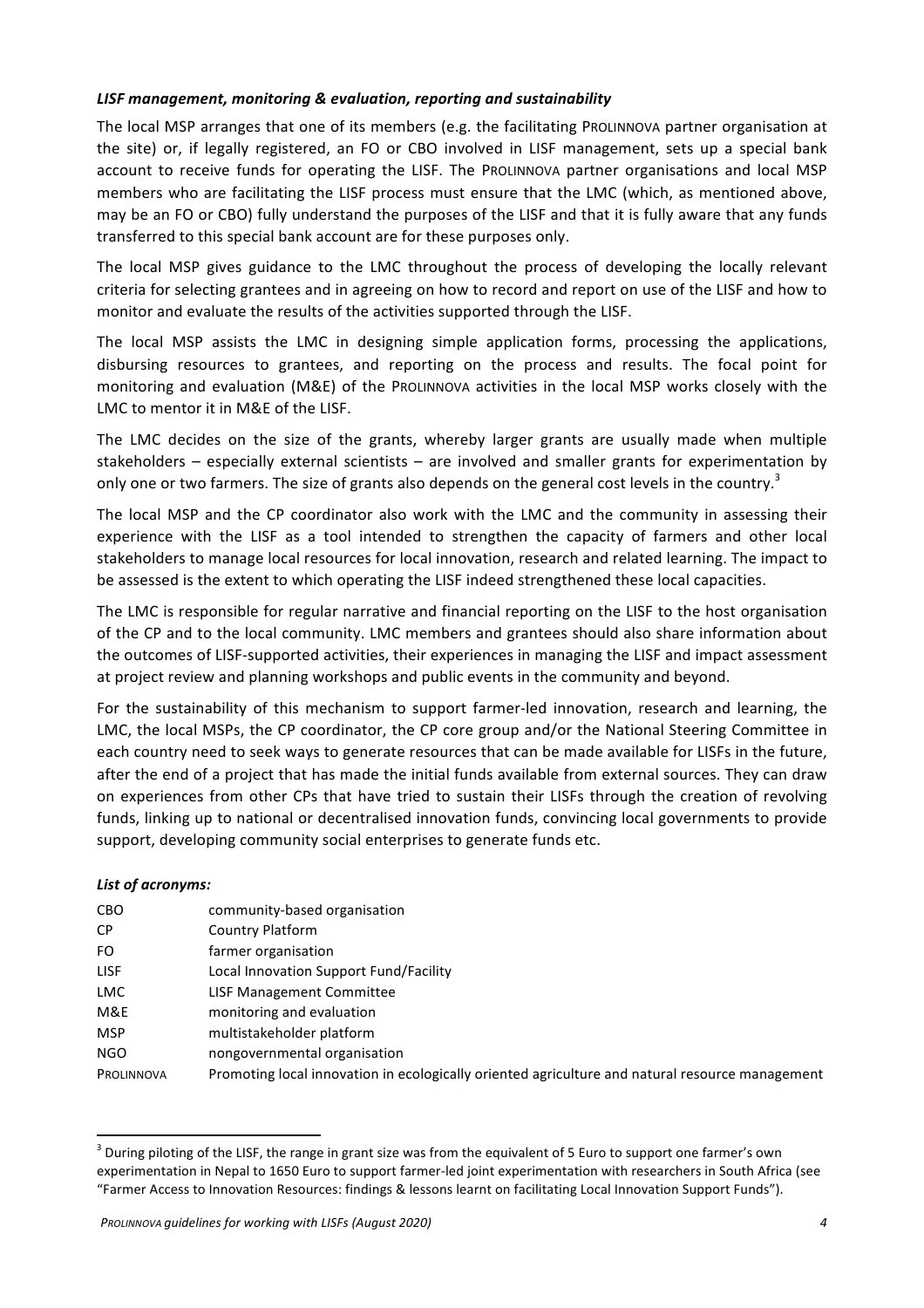# Appendix: Examples of simple LISF application form

*These examples from PROLINNOVA–Cambodia and PROLINNOVA–South Africa are only two of several*  different application forms developed by the eight CPs during the piloting of LISFs.

# PROLINNOVA-Cambodia guideline for making LISF proposal

- 1. Topic: (on what you want to do an experiment)
- 2. Name of farmer experimenter<sup>4</sup>: Sex: Age: Name of spouse:
- 3. Address: Village: Commune: District: Province:
- 4. Objective of the experiment: (what specifically do you want to find out? What result do you want to see at the end of the experiment?)

### 5. Proposed process of experimentation

- Preparation phase: (e.g. how you will keep records of the experiment process and observations/findings)
- − Activities: (what you need to do during the period of carrying out the experiment)
- Finalisation: (how you want to assess the findings and draw lessons from the experiment for yourself and other farmers)

### 6. Schedule for experimentation

In the table below, list the activities, tick the months when they will be done and name the person(s) responsible for doing them, e.g. father, mother, son, daughter...

| No. | Activity | Timing |     |     |     |     |            | Person      |
|-----|----------|--------|-----|-----|-----|-----|------------|-------------|
|     |          | Jul    | Aug | Sep | Oct | Nov | <b>Dec</b> | responsible |
|     |          |        |     |     |     |     |            |             |
|     |          |        |     |     |     |     |            |             |
|     |          |        |     |     |     |     |            |             |
|     |          |        |     |     |     |     |            |             |
|     |          |        |     |     |     |     |            |             |

### 7. Budget plan

| No. | Item | Unit | Quantity | Price/unit | Total |
|-----|------|------|----------|------------|-------|
|     |      |      |          |            |       |
|     |      |      |          |            |       |

Date …………………………… Date ………………………..

Seen and approved states and states of the Signature Signature

Head of the Association **Facture 1** and the **Farmer Innovator** Farmer Innovator

 

 $4$  Farmer-led experimentation can also be carried out by a group of farmers, in which case it is written here whether it is a male, female or mixed-gender group and the range of age of the group members.